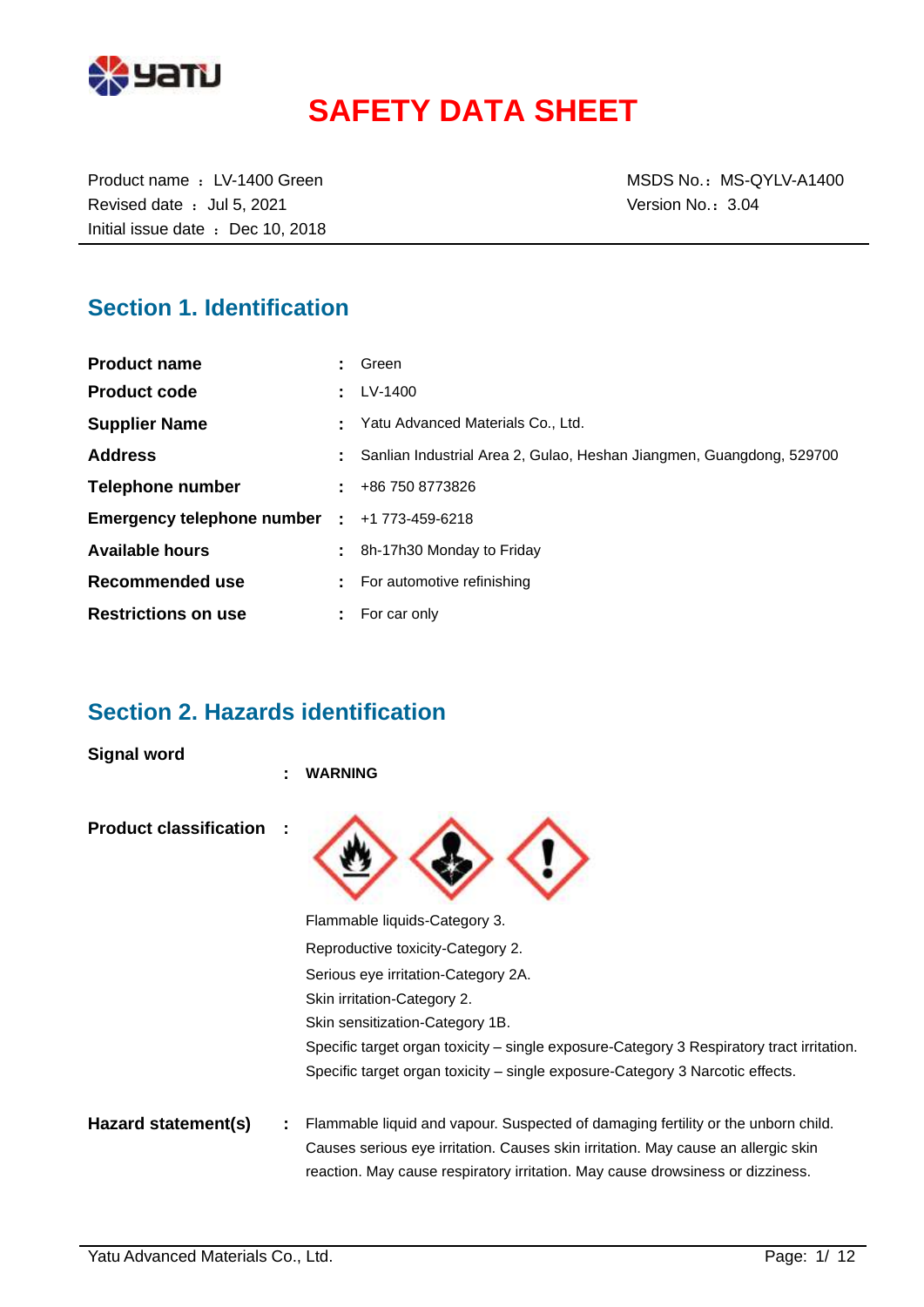#### **Precautionary statement(s)**

**Prevention:** Obtain special instructions before use. Do not handle until all safety precautions have been read and understood. Keep away from heat,hot surfaces, sparks, open flames and other ignition sources. No smoking. Keep container tightly closed. For large container, ground and bond container and receiving equipment. Use explosion-proof electrical, ventilating and lightning equipment. Use non-sparking tools. Take action to prevent static discharges. Avoid breathing mist, vapours, and spray. Wash hands thoroughly after handling and any other part of the body that may have been exposed to the product. Use only outdoors or in a well-ventilated area. Wear protective gloves, protective clothing, eye and face protection. Contaminated work clothing should not be allowed out of the workplace.

**Response:** In case of fire: Use an appropriate extinguisher. IF ON SKIN (or hair): Take off immediately all contaminated clothing and wash it beforereuse. Rinse skin with water or shower. If skin irritation or a rash occurs: Get medical advice.IF IN EYES: Rinse cautiously with water for severalminutes. Remove contact lenses if present and easy to do. Continue rinsing. If eye irritation persists: Get medical advice. IF INHALED: Remove personto fresh air and keep comfortable for breathing. Call a POISON CENTER ou doctor if you feel unwell. IF exposed or concerned: Get medical advice.

**Storage:** Store in a well ventilated place. Keep container tightly closed. Keep cool. Store locked up.

**Disposal:** Dispose of contents/container in accordance with local, regional, national and/or international regulations in force.

**Other hazards:** Moderately toxic by intravenous, intraperitoneal route and subcutaneous routes.

See toxicological information, section 11.

## **Section 3. Composition/information on ingredients**

| Substance/mixture |               | Mixture                                        |                     |
|-------------------|---------------|------------------------------------------------|---------------------|
| No.               | CAS No.       | Common name and synonyms                       | Concentration (W/W) |
|                   | $98 - 56 - 6$ | para-Chlorobenzotrifluoride                    | 28.4                |
| 2                 | 67-64-1       | Acetone                                        | 8.7                 |
| 3                 | 79-20-9       | Methyl acetate                                 | 5.4                 |
| 4                 | 1330-20-7     | Xylenes (mix isomers o,m,p, and ethyl benzene) | 3.75                |
| 5                 | 9004-36-8     | Cellulose acetate butyrate                     | 2.5                 |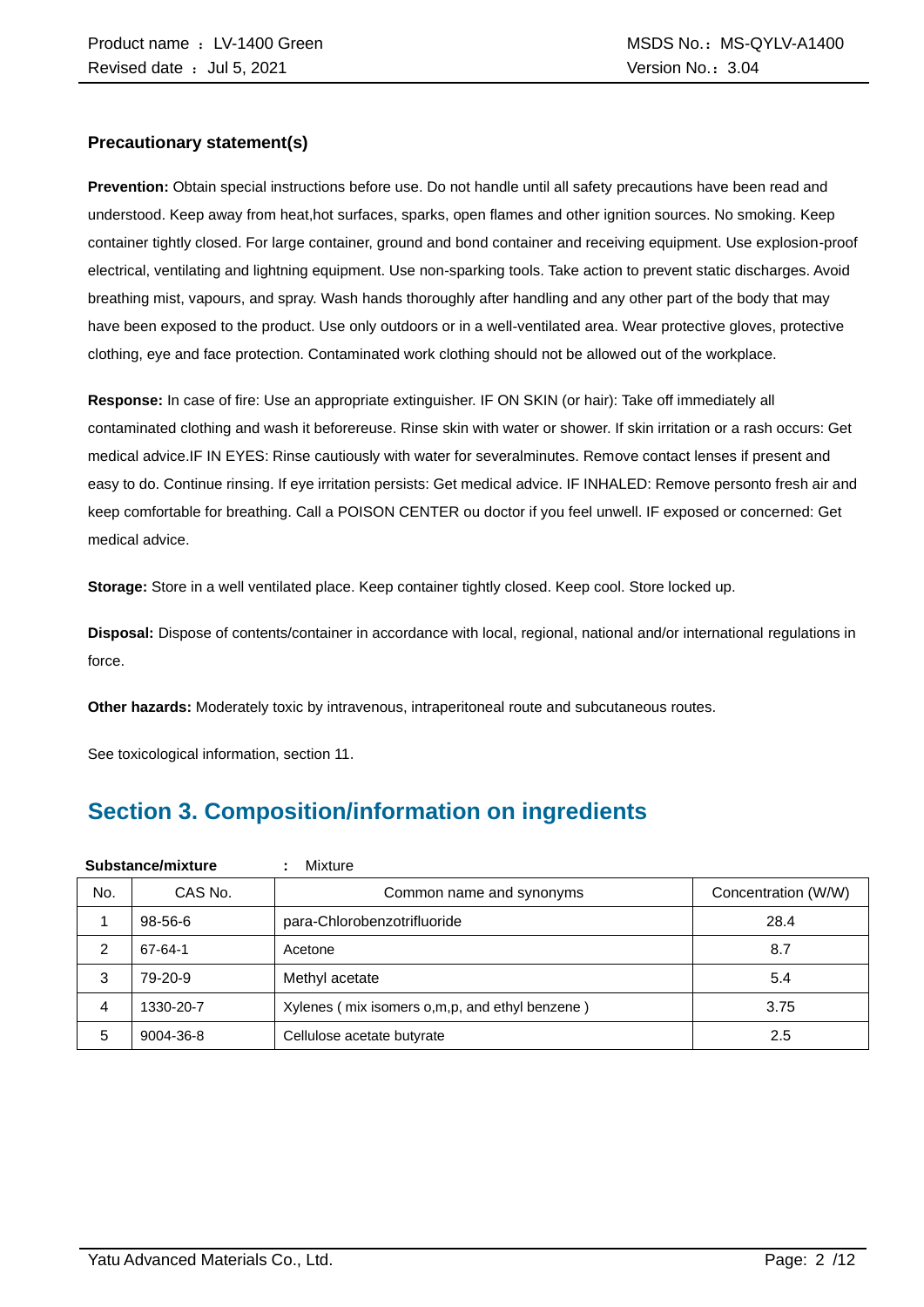### **Section 4. First aid measures**

**If swallowed, irritation, any type of overexposure or symptoms of overexposure occur during use of the product or persists after use, immediately contact a POISON CENTER, an EMERGENCY ROOM or a PHYSICIAN; ensure that the product safety data sheet is available.**

**Eye contact:** Check for and remove any contact lenses. Immediately flush eyes with plenty of water for at least 15 minutes, occasionally lifting theupper and lower eyelids. Get medical attention immediately.

**Skin contact:** In case of contact, immediately flush skin with plenty of water for at least 15 minutes while removing contaminated clothing and shoes.Wash clothing before reuse. Clean shoes thoroughly before reuse. Get medical attention immediately.

**Inhalation:** Move exposed person to fresh air. Keep this person warm and lying down. Loosen tight clothing such as a collar, tie, belt or waistband. Ifnot breathing, if breathing is irregular or if respiratory arrest occurs, provide artificial respiration or oxygen by trained personnel. Get medical attention immediately.

**Ingestion:** Wash out mouth with water. Do not induce vomiting unless directed to do so by medical personnel. Never give anything by mouth to anunconscious person. Get medical attention immediately.

**Symptoms:** This product is irritating to skin, eyes, respiratory and digestive tracts. The severity of symptoms can vary depending on the exposureconditions (contact time, product concentration, etc.). The worker may also develop cutaneous hypersensitivity. Cough, breathing pain, eye redness. Redness, flaking and cracking of the skin. Inhalation of high concentrations may cause headache, nausea, vomiting, dizziness, incoordination, confusion, stupor, drowsiness and death.

**Effects (acute or delayed):** This product is a serious irritant that may cause reversible damages to the cornea. May cause skin sensitization. Maycause skin irritation. Following repeated or prolonged contact, it has a degreasing effect on the skin. Can cause depression of the central nervous system. May cause kidney damage. Inhalation of high concentrations vapors can cause narcotic effect. Studies suggest the possibility of an increase in congenital malformations.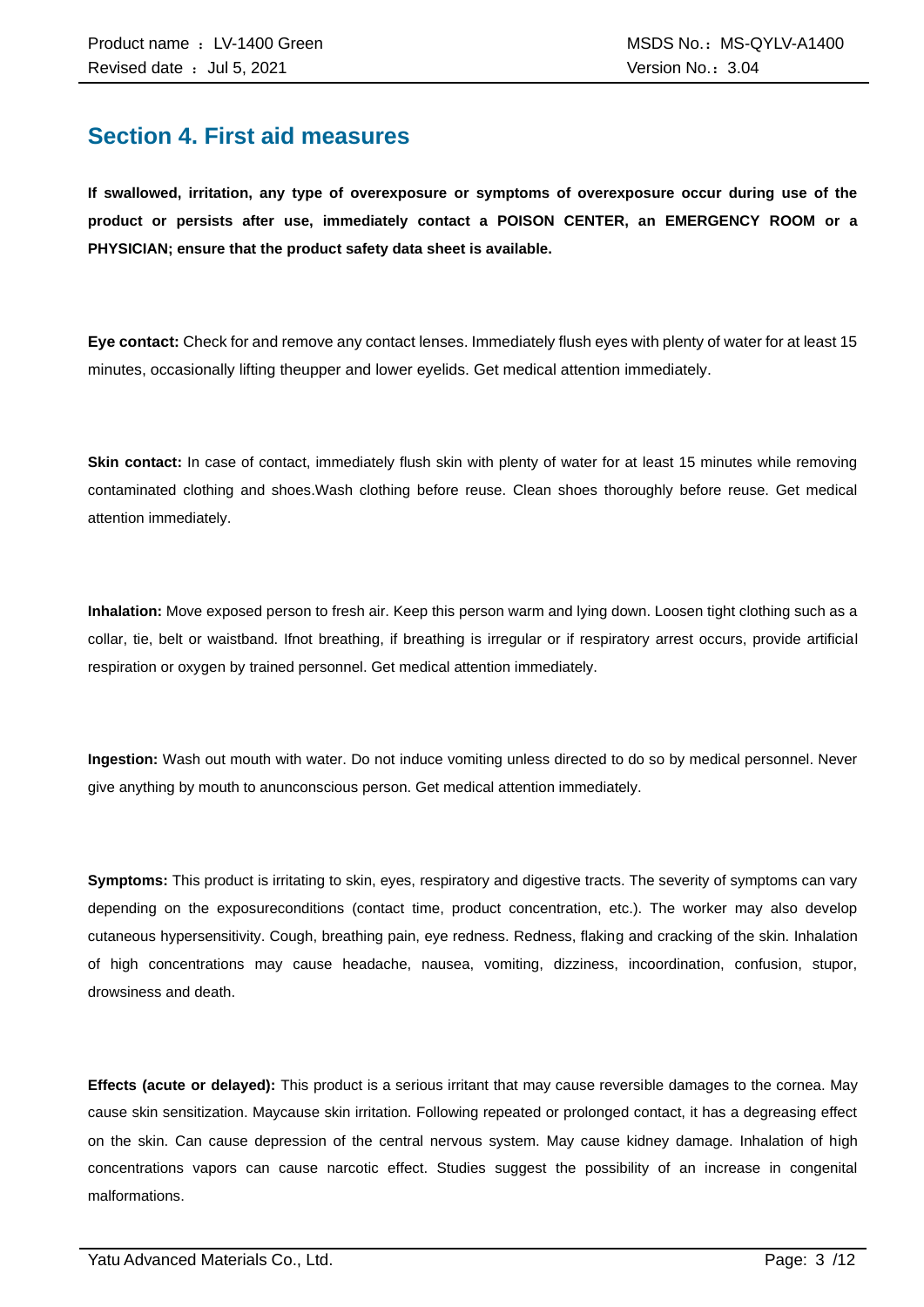**Immediate medical attention and special treatment:** No specific treatment. Treat symptomatically. Contact poison treatment specialist immediatelyif large quantities have been ingested or inhaled.

### **Section 5. Fire-fighting measures**

**Suitable extinguishing media:** Use dry chemical, CO<sub>2</sub>, water spray (fog) or foam.

**Unsuitable extinguishing media:** Jets of water can facilitate the spread of fire.

**Specific hazards arising from the hazardous product:** Flammable. Vapors may form explosive mixtures with air. The vapors are heavier than airand may travel to an ignition source.

**Hazardous combustion products:** Carbon monoxide and dioxide. Aldehydes. Carboxylic acids.

**Special protective equipment and precautions for fire-fighters:** Fire-fighters should wear appropriate protective equipment and self-containedbreathing apparatus (SCBA) with a full face-piece operated in positive pressure mode.

### **Section 6. Accidental release measures**

**Personal precautions:** No action shall be taken involving any personal risk or without suitable training. Evacuate surrounding areas. Keepunnecessary and unprotected personnel from entering. Do not touch or walk through spilled material. Shut off all ignition sources. No flares, smoking or flames in hazard area. Avoid breathing vapor or mist. Provide adequate ventilation. Wear appropriate respirator when ventilation is inadequate. Put on appropriate personal protective equipment (see Section 8).

**Protective equipment and emergency procedures:** Avoid dispersal of spilled material and runoff and contact with soil, waterways, drains andsewers. Inform the relevant authorities if the product has caused environmental pollution (sewers, waterways, soil or air).

**Methods and materials for containment and cleaning up:** Stop leak if without risk. Move containers from spill area. Dilute with water and mop up ifwater-soluble. Alternatively, or if water-insoluble, absorb with an inert dry material and place in an appropriate waste disposal container. Use spark-proof tools and explosionproof equipment. Dispose of via a licensed waste disposal contractor.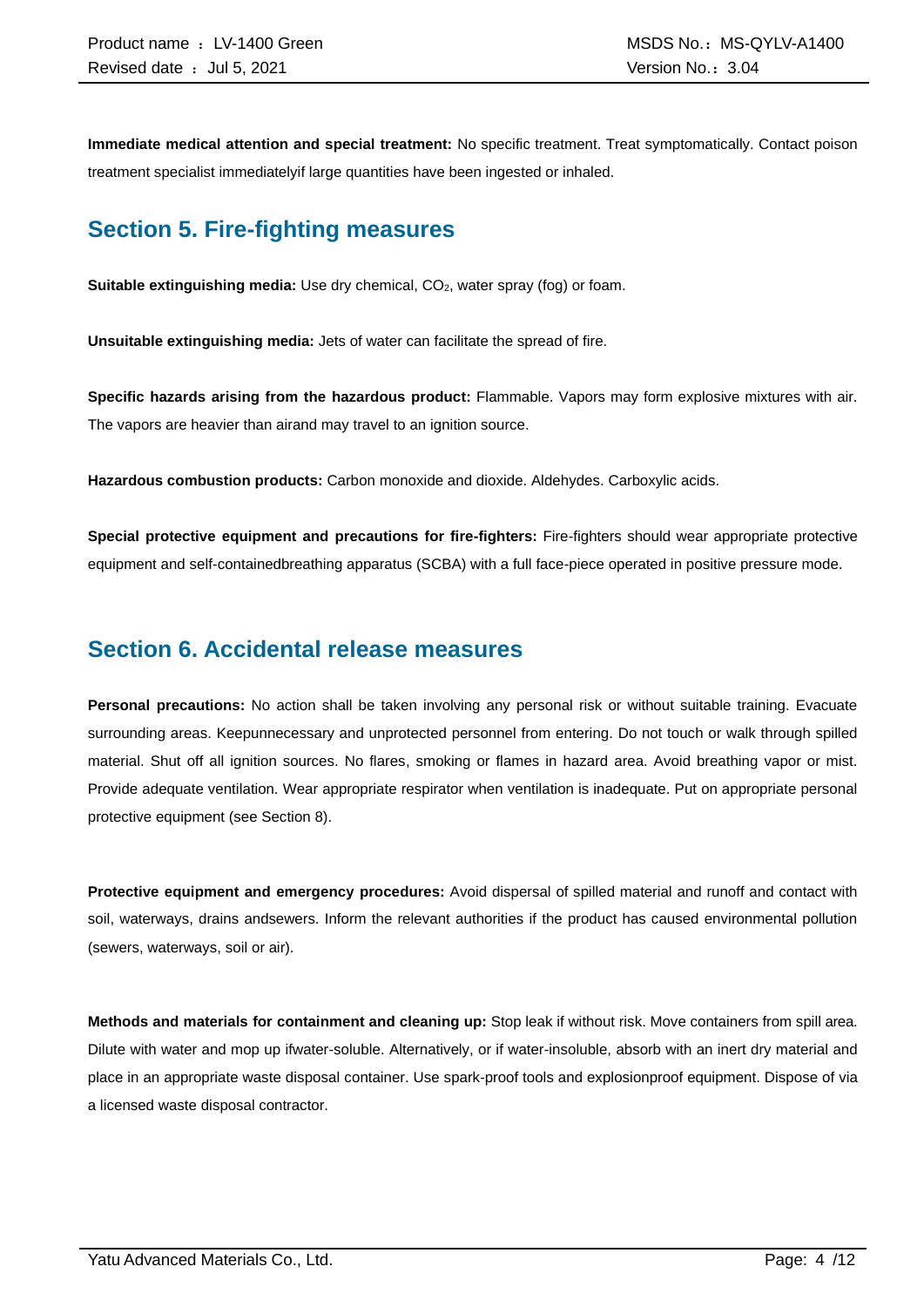### **Section 7. Handling and storage**

**Precautions for safe handling:** Put on appropriate personal protective equipment (see Section 8). Eating, drinking and smoking should be prohibitedin areas where this material is handled, stored and processed. Workers should wash hands and face before eating, drinking and smoking. Remove contaminated clothing and protective equipment before entering eating areas. Avoid exposure - obtain special instructions before use. Avoid contact with eyes, skin and clothing. Do not ingest. Avoid breathing vapor or mist. Use only with adequate ventilation. Wear appropriate respirator when ventilation is inadequate. Do not enter storage areas and confined spaces unless adequately ventilated. Keep in the original container or an approved alternative made from a compatible material, kept tightly closed when not in use. Store and use away from heat, sparks, open flame or any other ignition source. Use explosion-proof electrical (ventilating, lighting and material handling) equipment. Use non-sparking tools. Take precautionary measures against electrostatic discharges. To avoid fire or explosion, dissipate static electricity during transfer by grounding and bonding containers and equipment before transferring material. Empty containers retain product residue and can be hazardous. Do not reuse container.

**Conditions for safe storage:** Store in accordance with local regulations. Store in a segregated and approved area. Store in original containerprotected from direct sunlight in a dry, cool and well-ventilated area, away from incompatible materials (see section 10) and food and drink. Eliminate all ignition sources. Separate from oxidizing materials. Keep container tightly closed and sealed until ready for use. Containers that have been opened must be carefully resealed and kept upright to prevent leakage. Do not store in unlabeled containers. Use appropriate containment to avoid environmental contamination.

**Incompatibility:** Strong oxidizing agents. Chlorinated products. Oxidizers. Strong bases and Ammonia.

| No. | CAS No.   | Common name and synonyms                         | IDHL $mq/m3$  | TWA mg/m <sup>3</sup> | STEL mg/m <sup>3</sup> | CEIL mg/m <sup>3</sup> |
|-----|-----------|--------------------------------------------------|---------------|-----------------------|------------------------|------------------------|
|     | 98-56-6   | para-Chlorobenzotrifluoride                      | Not available | Not available         | Not available          | Not available          |
|     | 67-64-1   | Acetone                                          | 5938          | 1190                  | 2380                   | Not available          |
| 3   | 79-20-9   | Methyl acetate                                   | 3100          | 606                   | 757                    | Not available          |
| 4   | 1330-20-7 | Xylenes (mix isomers o, m, p, and ethyl benzene) | 900           | 434                   | 651                    | Not available          |
| 5   | 9004-36-8 | Cellulose acetate butyrate                       | Not available | Not available         | Not available          | Not available          |

### **Section 8. Exposure controls/personal protection**

IDHL: Immediately Dangerous to Life or Health Concentrations

TWA : Time Weighted Average

STEL: Short -Term Exposure Limit

CEIL: Ceiling Limit

**Appropriate engineering controls:** Use only with adequate ventilation. Use process enclosures, local exhaust ventilation or other engineeringcontrols to keep worker exposure to airborne contaminants below any recommended or statutory limits. The engineering controls also need to keep gas, vapor or dust concentrations below any lower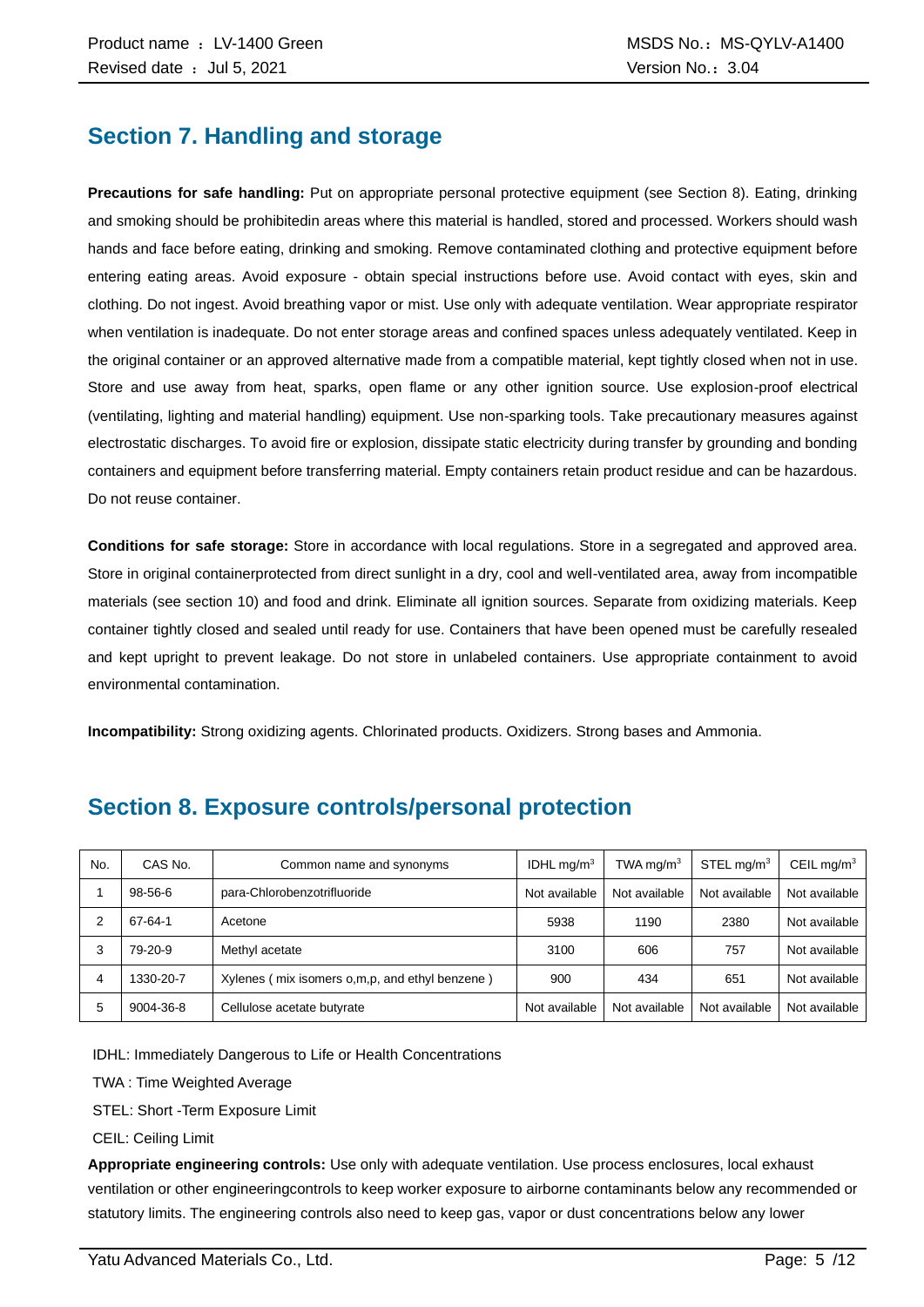explosive limits. Use explosion-proof ventilation equipment.

**Individual protection measures:** Wash hands, forearms and face thoroughly after handling chemical products, before eating, smoking and using thelavatory and at the end of the working period. Appropriate techniques should be used to remove potentially contaminated clothing. Wash contaminated clothing before reusing. Ensure that eyewash stations and safety showers are close to the workstation location.

**Eyes:** DO NOT WEAR CONTACT LENSES Wear anti-splash safety goggles.

**Hands:** Chemical-resistant, impervious gloves complying with an approved standard should be worn at all times when handling chemical products if arisk assessment indicates this is necessary. Considering the parameters specified by the glove manufacturer, check during use that the gloves are still retaining their protective properties.

**Respiratory:** If workers are exposed to concentrations above the exposure limit, they must use appropriate, certified respirators. Use a properly fitted,air-purifying or air-fed respirator complying with an approved standard if a risk assessment indicates this is necessary. Respirator selection must be based on known or anticipated exposure levels, the hazards of the product and the safe working limits of the selected respirator.

**Others:** Wear protective clothing with long sleeves and appropriate safety shoes at all times.

## **Section 9. Physical and chemical properties**

| <b>Physical state</b>                          |    | Liquid                                   |
|------------------------------------------------|----|------------------------------------------|
| <b>Colour</b>                                  |    | Green                                    |
| Odour                                          |    | Solvent                                  |
| <b>Odour threshold</b>                         |    | Not available                            |
| рH                                             | t  | Not available                            |
| <b>Melting/Freezing point</b>                  | ÷. | $-34$ °C (-29.2 °F)                      |
| Initial boiling point/boiling range            |    | >60 °C (140 °F)                          |
| Flash point (closed cup)                       |    | 28°C (82.4°F)                            |
| Lower flammable/explosive limit                |    | 2.5% at 25 °C                            |
| Upper flammable/explosive limit                | Ì. | 12.8% at 25 °C                           |
| <b>Auto-ignition temperature</b>               |    | >400 °C (752 °F)                         |
| <b>Evaporation rate</b>                        |    | Not available                            |
| Vapor pressure                                 |    | Not available                            |
| <b>Vapor density</b>                           | ÷. | $> 1$ (air=1)                            |
| <b>Specific gravity</b>                        | t  | 1.059kg/L at 20 $^{\circ}$ C (water = 1) |
| Solubility in water                            | ٠  | Insoluble                                |
| <b>Partition coefficient - n-octanol/water</b> |    | Not available                            |
| <b>Decomposition temperature</b>               |    | >150 °C (302 °F)                         |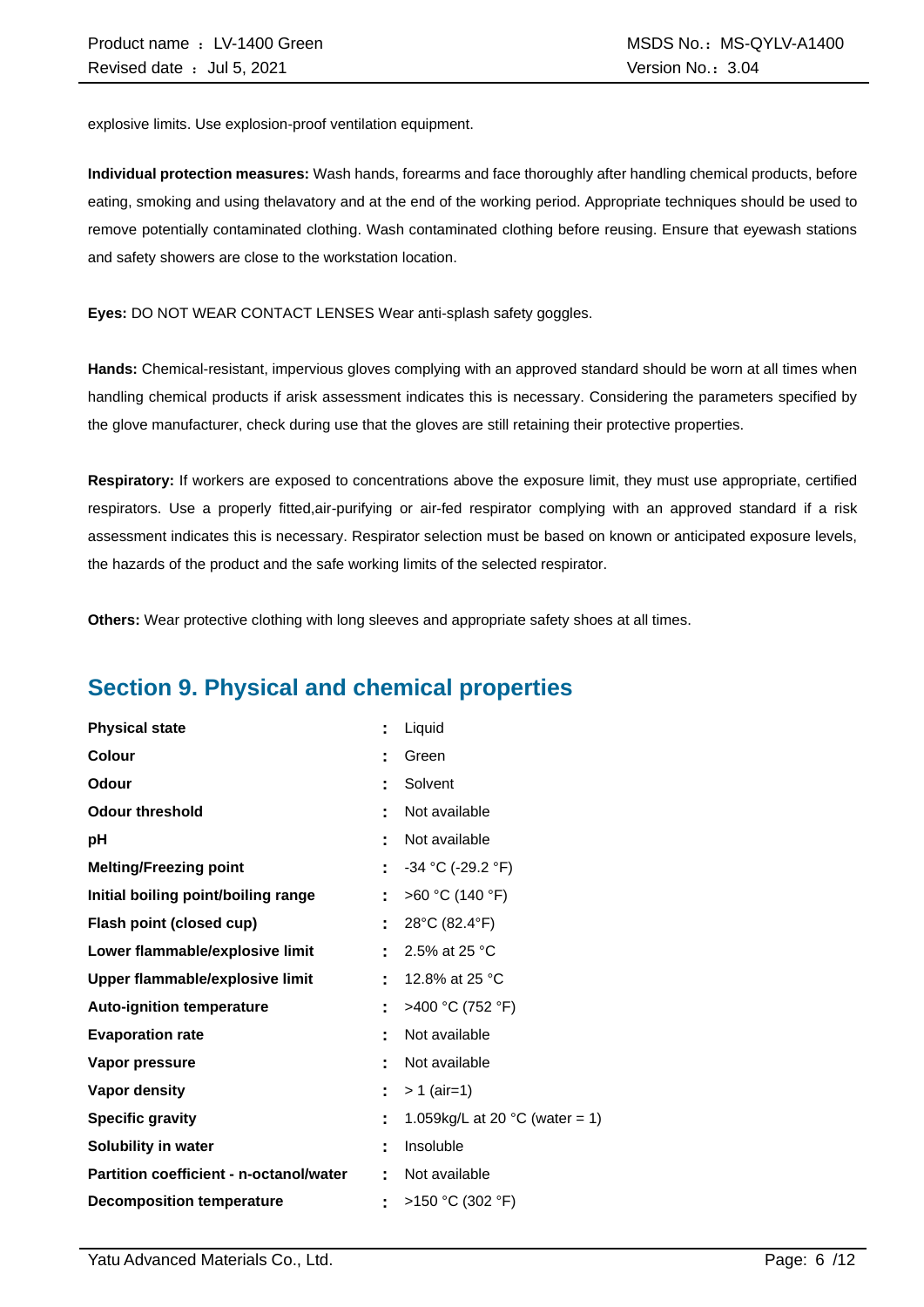| <b>Kinematic viscosity</b>        | $\approx$ >20.5 mm <sup>2</sup> /s (at 40 °C)       |
|-----------------------------------|-----------------------------------------------------|
| <b>Regulatory VOC (use state)</b> | 1.292-1.375 lbs/gal minus water and exempt solvents |

### **Section 10. Stability and reactivity**

**Reactivity:** Stable under recommended conditions of storage and handling.

**Chemical stability:** The product is chemically stable under normal conditions of use.

**Possibility of hazardous reactions:** No dangerous or polymerization reactions will not occur under normal conditions of use. Danger of explosionwhen heated.

**Conditions to avoid:** Avoid electrical discharge. Keep away from sources of ignition, open flames and sparks, Keep away from incompatible products.

**Incompatible materials:** This product can attack certain types of plastic, rubber or coatings.

**Hazardous decomposition products:** Carbon monoxide and dioxide. Aldehydes. Carboxylic acids.

### **Section 11. Toxicological information**

| No.            | CAS No.   | Common name and synonyms                            | $(1)$ LD<br>oral | $(2)$ LD<br>skin        | $(3)$ LD<br>skin | $(4)$ LC<br>gases       | $(5)$ LC<br>vapors | $(6)$ LC<br>dusts-mist |
|----------------|-----------|-----------------------------------------------------|------------------|-------------------------|------------------|-------------------------|--------------------|------------------------|
|                | 98-56-6   | para-Chlorobenzotrifluoride                         | 13000            | <b>Not</b><br>available | 3300             | <b>Not</b><br>available | 22.00              | > 5.00                 |
| $\overline{2}$ | 67-64-1   | Acetone                                             | 5800             | >15800                  | $>$ 15800        | Not<br>available        | 71.25              | > 5.00                 |
| 3              | 79-20-9   | Methyl acetate                                      | 6482             | >2000                   | >2000            | Not<br>available        | >48.48             | > 5.00                 |
| 4              | 1330-20-7 | Xylenes<br>mix isomers o,m,p,<br>and ethyl benzene) | 3523             | <b>Not</b><br>available | 4325             | Not<br>available        | 21.71              | > 5.00                 |
| 5              | 9004-36-8 | Cellulose acetate butyrate                          | 500              | 1100                    | 1100             | Not<br>available        | Not<br>available   | > 5.00                 |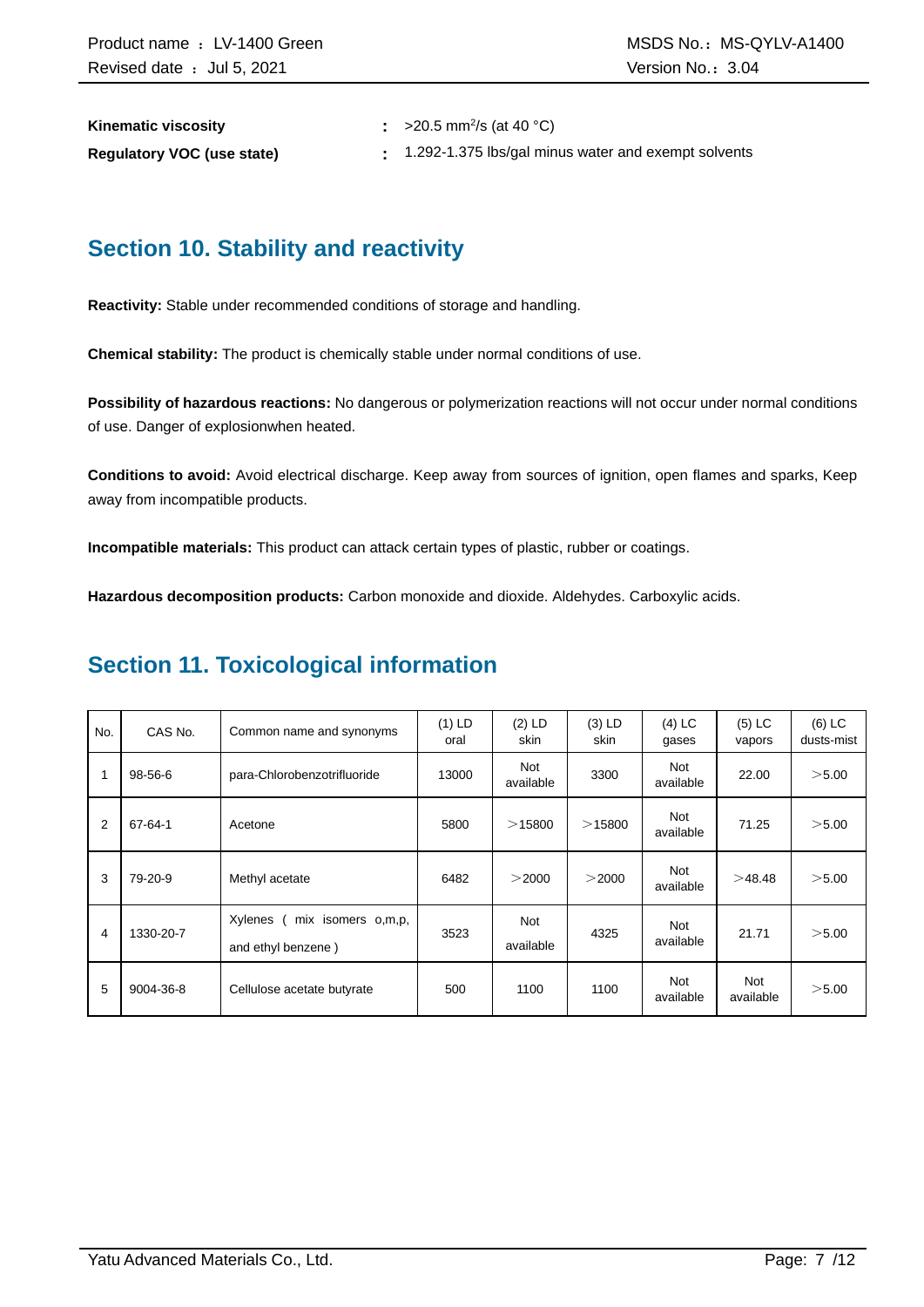- (1) LD<sub>50</sub> oral mg/kg
- $(2)$  LD<sub>50</sub> skin mg/kg
- (3) LD<sub>50</sub> skin mg/kg
- $(4)$  LC<sub>50</sub> inhalationppmV 4h gases
- (5) LC<sup>50</sup> inhalation mg/l 4h vapors
- (6)  $LC_{50}$  inhalation mg/l 4h dusts-mist

**Routes of exposure:** This product is absorbed through the respiratory tract, skin and gastrointestinal tract.

**Symptoms:** This product is irritating to skin, eyes, respiratory and digestive tracts. The severity of symptoms can vary depending on the exposureconditions (contact time, product concentration, etc.). The worker may also develop cutaneous hypersensitivity. Cough, breathing pain, eye redness. Redness, flaking and cracking of the skin. Inhalation of high concentrations may cause headache, nausea, vomiting, dizziness, incoordination, confusion, stupor, drowsiness and death.

**Delayed and immediate effects:** This product is a serious irritant that may cause reversible damages to the cornea. May cause skin sensitization.May cause skin irritation. Following repeated or prolonged contact, it has a degreasing effect on the skin. Can cause depression of the central nervous system. May cause kidney damage. Inhalation of high concentrations vapors can cause narcotic effect. Studies suggest the possibility of an increase in congenital malformations.

| No. | CAS No.   | Common name and<br>synonyms                       | <b>IARC</b>   | <b>ACGIH</b>   | Mutagenicity                                                                 | Effect on reproduction                                                                            |
|-----|-----------|---------------------------------------------------|---------------|----------------|------------------------------------------------------------------------------|---------------------------------------------------------------------------------------------------|
|     | 98-56-6   | para-Chlorobenzotrifluoride                       | 4             | A <sub>5</sub> | The data do not allow for an<br>adequate assessment of<br>mutagenic effects. | Not available                                                                                     |
| 2   | 67-64-1   | Acetone                                           | Not available | A <sub>4</sub> | No effects shown.                                                            | The data do not allow for an<br>adequate evaluation of the<br>effects on reproduction.            |
| 3   | 79-20-9   | Methyl acetate                                    | 4             | A <sub>5</sub> | The data do not allow for an<br>adequate assessment of<br>mutagenic effects. | Not available                                                                                     |
| 4   | 1330-20-7 | Xylenes (mix isomers<br>o,m,p, and ethyl benzene) | 3             | A <sub>4</sub> | The data do not allow for an<br>adequate assessment of<br>mutagenic effects. | It has an embryotoxic and/or<br>fetotoxic in animals. It can<br>cause sperm damage in<br>animals. |
| 5   | 9004-36-8 | Cellulose acetate butyrate                        | 4             | A <sub>5</sub> | Not available                                                                | Not available                                                                                     |

#### **Cancer classification under IARC (International Agency for Research on Cancer)**

Group 1: carcinogenic to humans.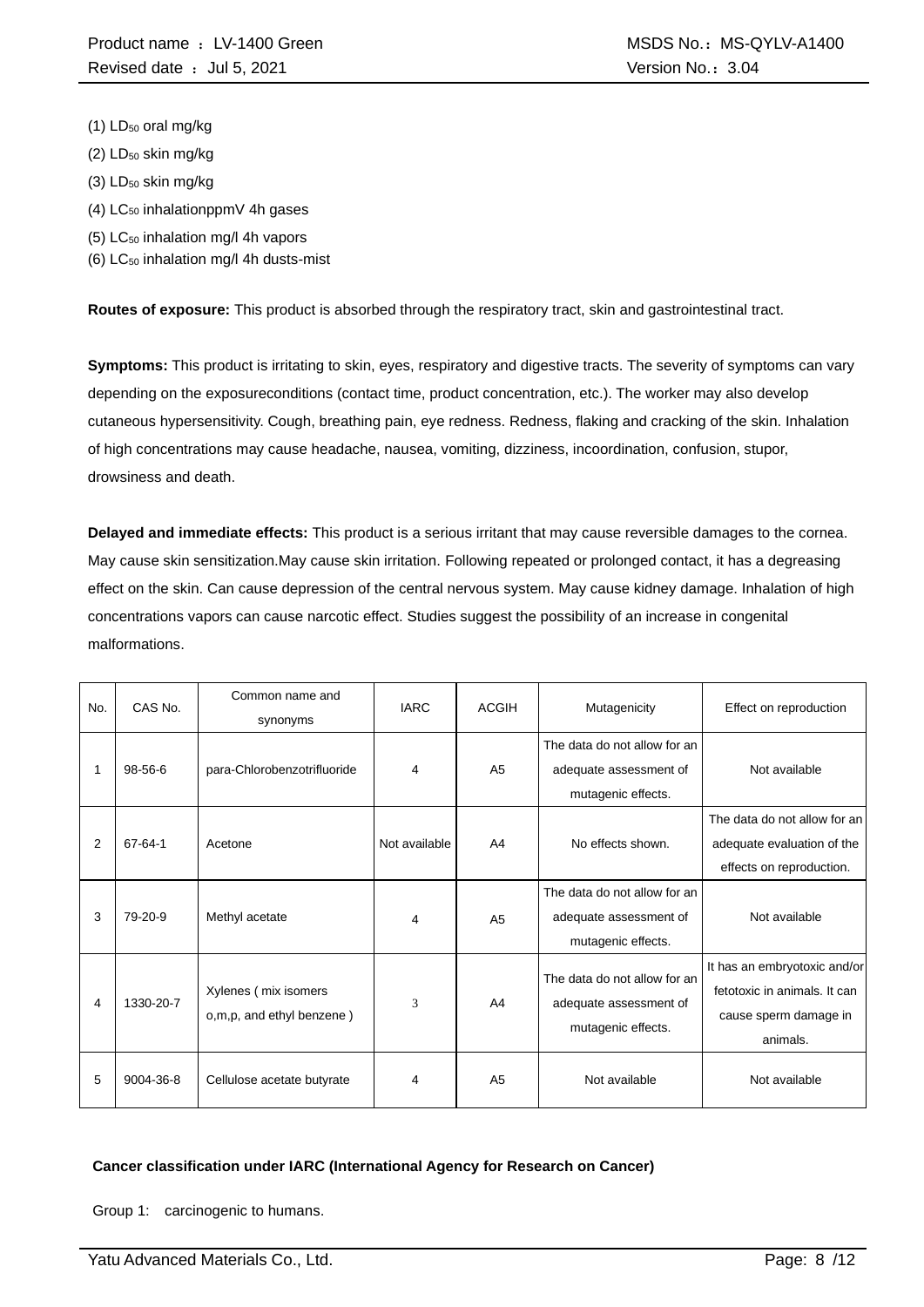Group 2A: probably carcinogenic to humans.

- Group 2B: possibly carcinogenic to humans.
- Group 3: not classifiable as to its carcinogenicity to humans.
- Group 4: probably not carcinogenic to humans.

#### **Cancer classification under ACGIH (American Conference of Governmental Industrial Hygienists)**

Group A1: confirmed human carcinogen.

Group A2: suspected human carcinogen.

Group A3: confirmed animal carcinogen with unknown relevance to humans.

Group A4: not classifiable as a human carcinogen.

Group A5: not suspected as a human carcinogen.

### **Section 12. Ecological information**

| No. | CAS No.   | Common name and synonyms                         | %    | Persistent       | Bio-         | Aquatic     |
|-----|-----------|--------------------------------------------------|------|------------------|--------------|-------------|
|     |           |                                                  |      |                  | accumulation | ecotoxicity |
|     | 98-56-6   | para-Chlorobenzotrifluoride                      | 28.4 | N/A              | N/A          | N/A         |
| 2   | 67-64-1   | Acetone                                          | 8.7  | Yes              | No.          | No.         |
| 3   | 79-20-9   | Methyl acetate                                   | 5.4  | Yes              | <b>No</b>    | No.         |
| 4   | 1330-20-7 | Xylenes (mix isomers o, m, p, and ethyl benzene) | 3.75 | <b>No</b>        | No.          | No.         |
| 5   | 9004-36-8 | Cellulose acetate butyrate                       | 2.5  | <b>Uncertain</b> | Uncertain    | No.         |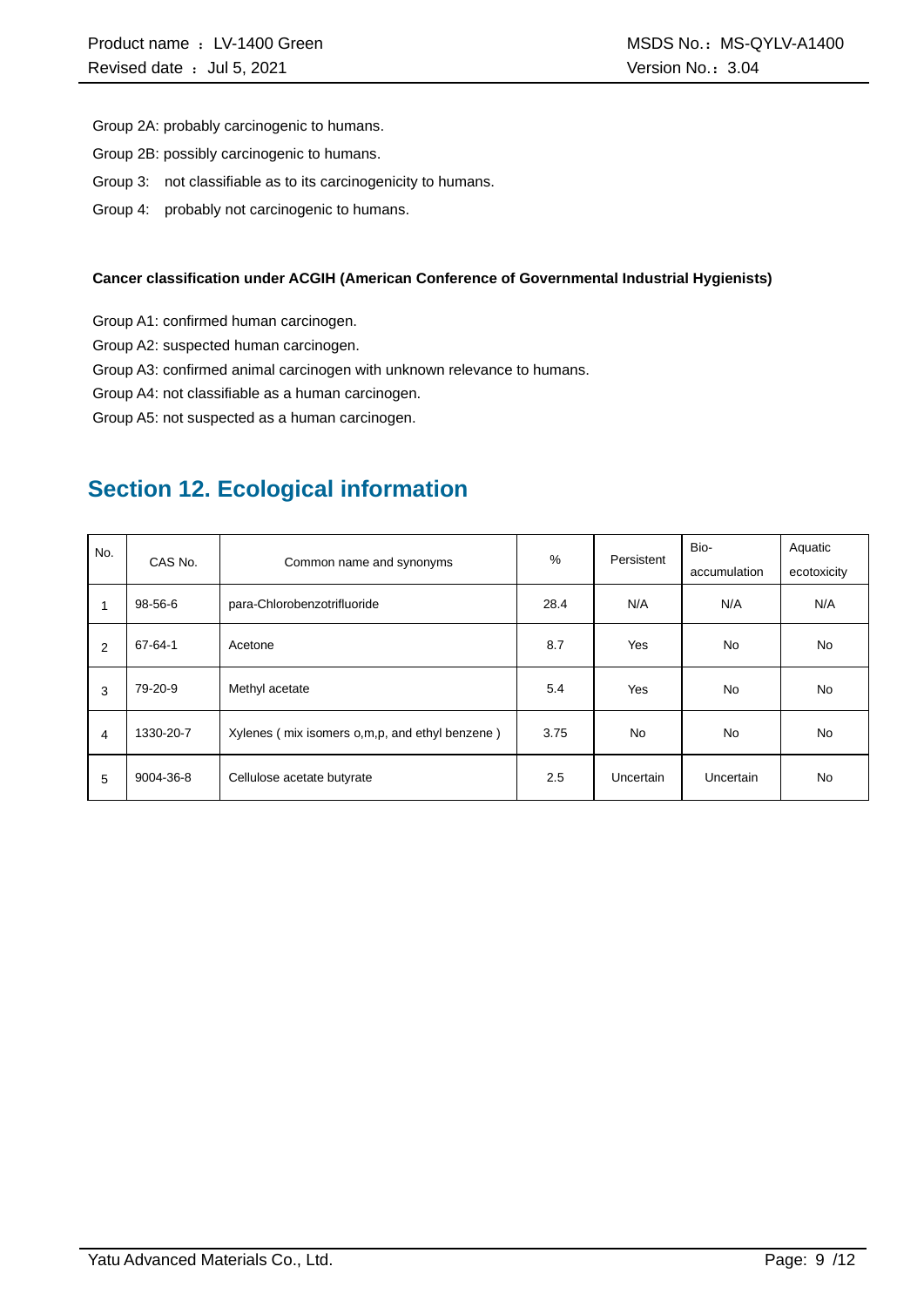| No. | CAS No.       | Common name and synonyms      | $\frac{9}{6}$ | Ecotoxicity for aquatic | Ecotoxicity for aquatic | Aquatic           |
|-----|---------------|-------------------------------|---------------|-------------------------|-------------------------|-------------------|
|     |               |                               |               | organisms-Short term    | organisims-Long term    | ecotoxicity       |
|     |               |                               |               |                         | Toxic to aquatic life   | No known          |
| 1   | $98 - 56 - 6$ | para-Chlorobenzotrifluoride   | 28.4          | Not available.          | with long lasting       | adverse effect to |
|     |               |                               |               |                         | effects.                | the environment.  |
|     |               |                               |               |                         |                         | No known          |
| 2   | 67-64-1       | Acetone                       | 8.7           | No known adverse        | No known adverse        | adverse effect to |
|     |               |                               |               | effect to aquatic life. | effect to aquatic life. | the environment.  |
|     |               |                               |               | No known adverse        | No known                | No known          |
| 3   | 79-20-9       | Methyl acetate                | 5.4           | effect to aquatic life  | adverse effect to       | adverse effect to |
|     |               |                               |               |                         | aquatic life.           | the environment.  |
|     |               |                               |               | No known adverse        | No known adverse        | No known          |
| 4   | 1330-20-7     | Xylenes<br>mix isomers o,m,p, | 3.75          |                         |                         | adverse effect to |
|     |               | and ethyl benzene)            |               | effect to aquatic life. | effect to aquatic life. | the environment.  |
|     |               |                               |               |                         |                         | No known          |
| 5   | 9004-36-8     | Cellulose acetate butyrate    | 2.5           | No known adverse        | No known adverse        | adverse effect to |
|     |               |                               |               | effect to aquatic life. | effect to aquatic life. | the environment.  |

### **Section 13. Disposal considerations**

**Methods of disposal:** The generation of waste should be avoided or minimized wherever possible. Dispose of surplus and non-recyclable productsvia a licensed waste disposal contractor. Disposal of this product, solutions and any by-products should at all times comply with the requirements of environmental protection and waste disposal legislation and any regional local authority requirements. Empty containers or liners may retain some product residues. Vapor from product residues may create a highly flammable or explosive atmosphere inside the container. Do not cut, weld or grind used containers unless they have been cleaned thoroughly internally.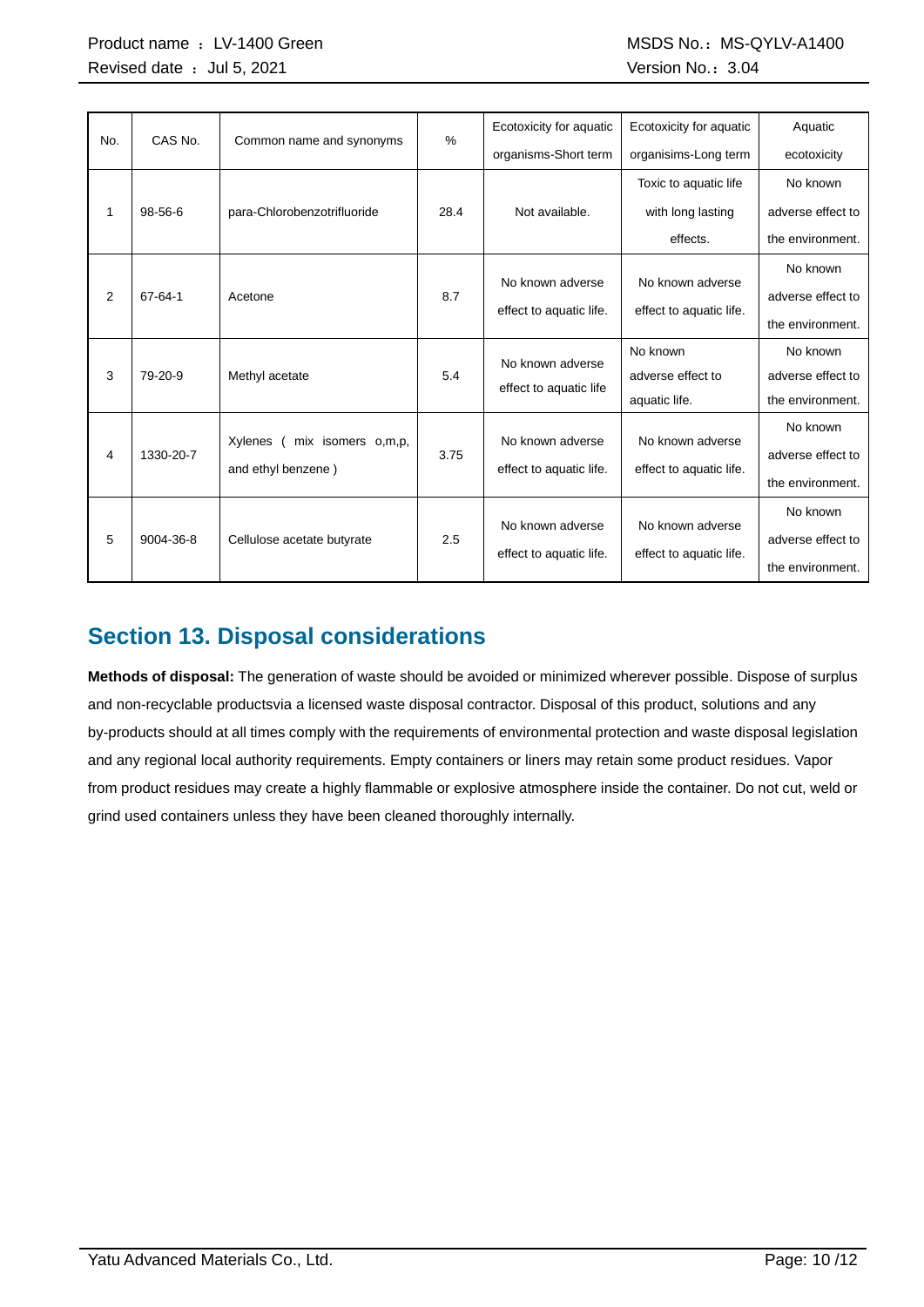### **Section 14. Transport information**

|                            | TDG          | DOT          | <b>IMDG</b>  | <b>IATA</b>  |
|----------------------------|--------------|--------------|--------------|--------------|
| UN number                  | 1263         | 1263         | 1263         | 1263         |
| Proper shipping name       | <b>PAINT</b> | <b>PAINT</b> | <b>PAINT</b> | <b>PAINT</b> |
| Transport hazard class(es) |              |              |              |              |
| Packing group              | П            | Ш            | Ш            | Ш            |

#### **Other information**

**Marine pollutant:** No

**IMDG:** Not applicable

#### **Exemption for limited quantity:** 5 L

In accordance with the Canadian Transport of Dangerous Goods regulations by Road, we use the 1.17 exemption when applicable. In accordance with 49 CFR article 172.315 for transportation by a mode other than air, we use the Limited quantities exemption when applicable.

**Special precautions:** Not applicable

**Others exemptions:** No other exemption.

### **Section 15. Regulatory information**

#### **Canada**

| No. | CAS No.   | Common name and synonyms                       | %    | <b>DSL</b> | <b>NDSL</b> | <b>NPRI</b> |
|-----|-----------|------------------------------------------------|------|------------|-------------|-------------|
| 1   | 98-56-6   | para-Chlorobenzotrifluoride                    | 28.4 | X          |             |             |
| 2   | 67-64-1   | Acetone                                        | 8.7  | X          |             |             |
| 3   | 79-20-9   | Methyl acetate                                 | 5.4  | X          |             |             |
| 4   | 1330-20-7 | Xylenes (mix isomers o,m,p, and ethyl benzene) | 3.75 | X          |             | X           |
| 5   | 9004-36-8 | Cellulose acetate butyrate                     | 2.5  | X          |             |             |

#### **United-States**

| No. | CAS No.   | Common name and synonyms                         | %    | <b>TSCA</b> | PROP-65 | Right to know |
|-----|-----------|--------------------------------------------------|------|-------------|---------|---------------|
|     | 98-56-6   | para-Chlorobenzotrifluoride                      | 28.4 | х           |         |               |
| 2   | 67-64-1   | Acetone                                          | 8.7  | X           |         | X             |
| 3   | 79-20-9   | Methyl acetate                                   | 5.4  | X           |         | Х             |
| 4   | 1330-20-7 | Xylenes (mix isomers o, m, p, and ethyl benzene) | 3.75 | X           |         | X             |